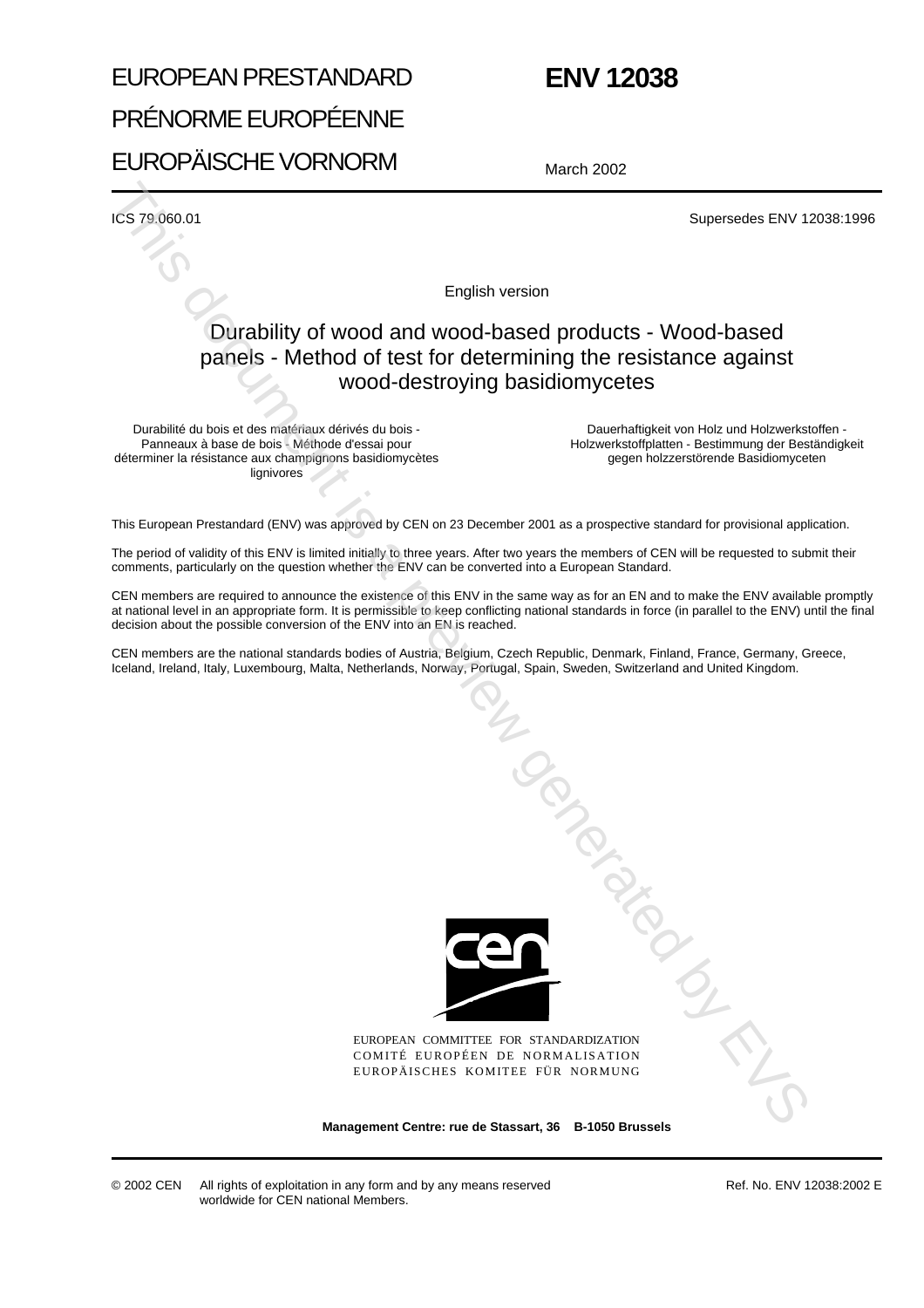# **Contents**

|                       | page |
|-----------------------|------|
|                       |      |
|                       |      |
| 1                     |      |
| 2                     |      |
| 3                     |      |
| 4                     |      |
| 5                     |      |
| 5.1                   |      |
| 5.2                   |      |
| 5.3                   |      |
| 6                     |      |
| 6.1<br>6.2            |      |
|                       |      |
| $\overline{7}$<br>7.1 |      |
| 7.2                   |      |
| 7.3                   |      |
| 8                     |      |
| 8.1                   |      |
| 8.2<br>8.3            |      |
| 8.4                   |      |
| 8.5                   |      |
| 8.6                   |      |
| 8.7                   |      |
| 8.8                   |      |
| 9                     |      |
| 10                    |      |
| 11                    |      |
|                       |      |
| A.1                   |      |
| A.2                   |      |
| A.3                   |      |
|                       |      |
|                       |      |
|                       |      |
| D.1<br>D.2            |      |
|                       |      |
| E.1                   |      |
| E.2                   |      |
|                       |      |
|                       |      |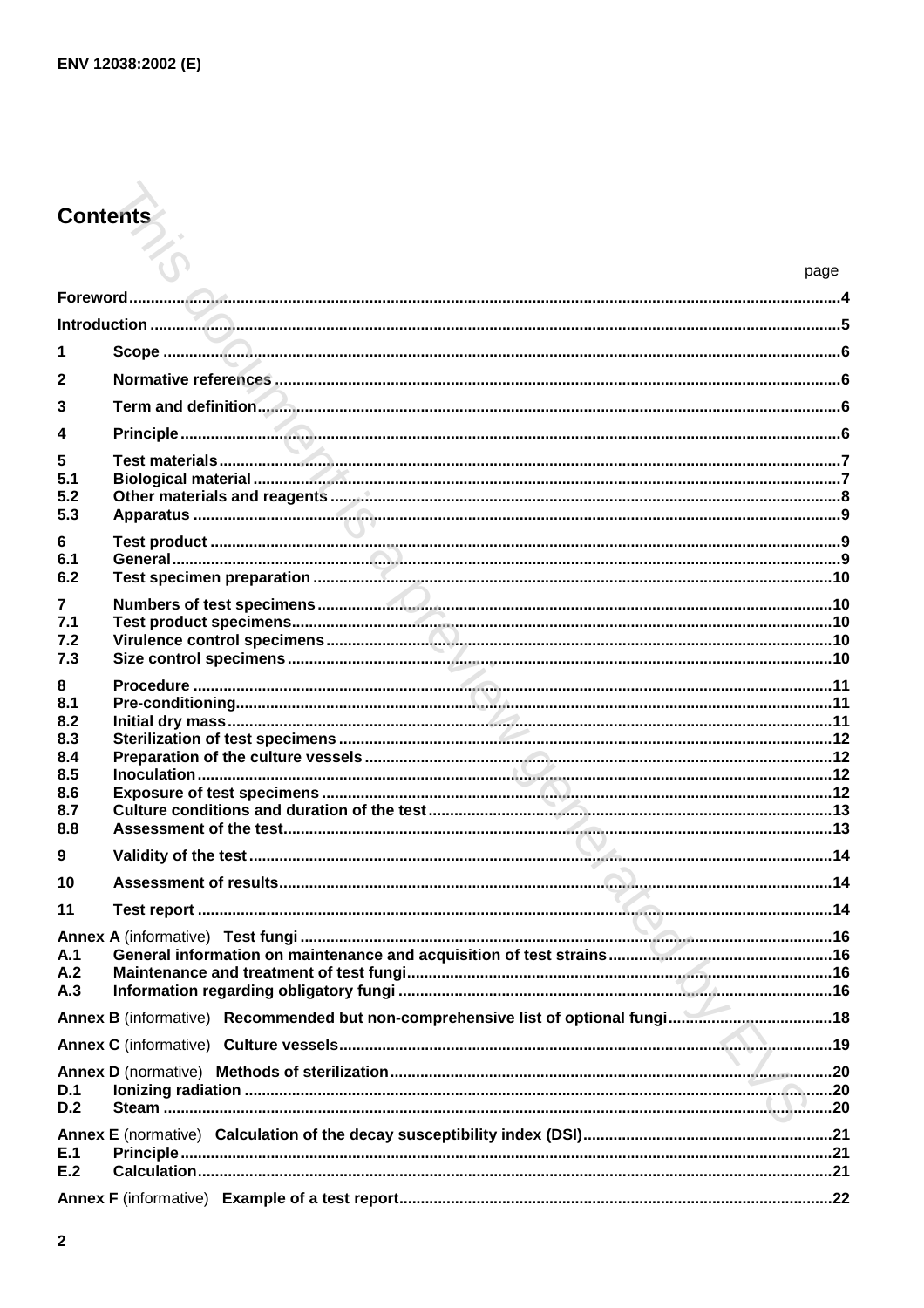|              | ENV 12038:2002 (E) |
|--------------|--------------------|
|              | .25                |
|              |                    |
|              |                    |
|              |                    |
| ilm          |                    |
| <b>STATE</b> |                    |
|              |                    |
|              |                    |
|              |                    |
|              |                    |
|              |                    |
|              |                    |
|              |                    |
|              |                    |
|              | I Perdayandan Eng  |
|              |                    |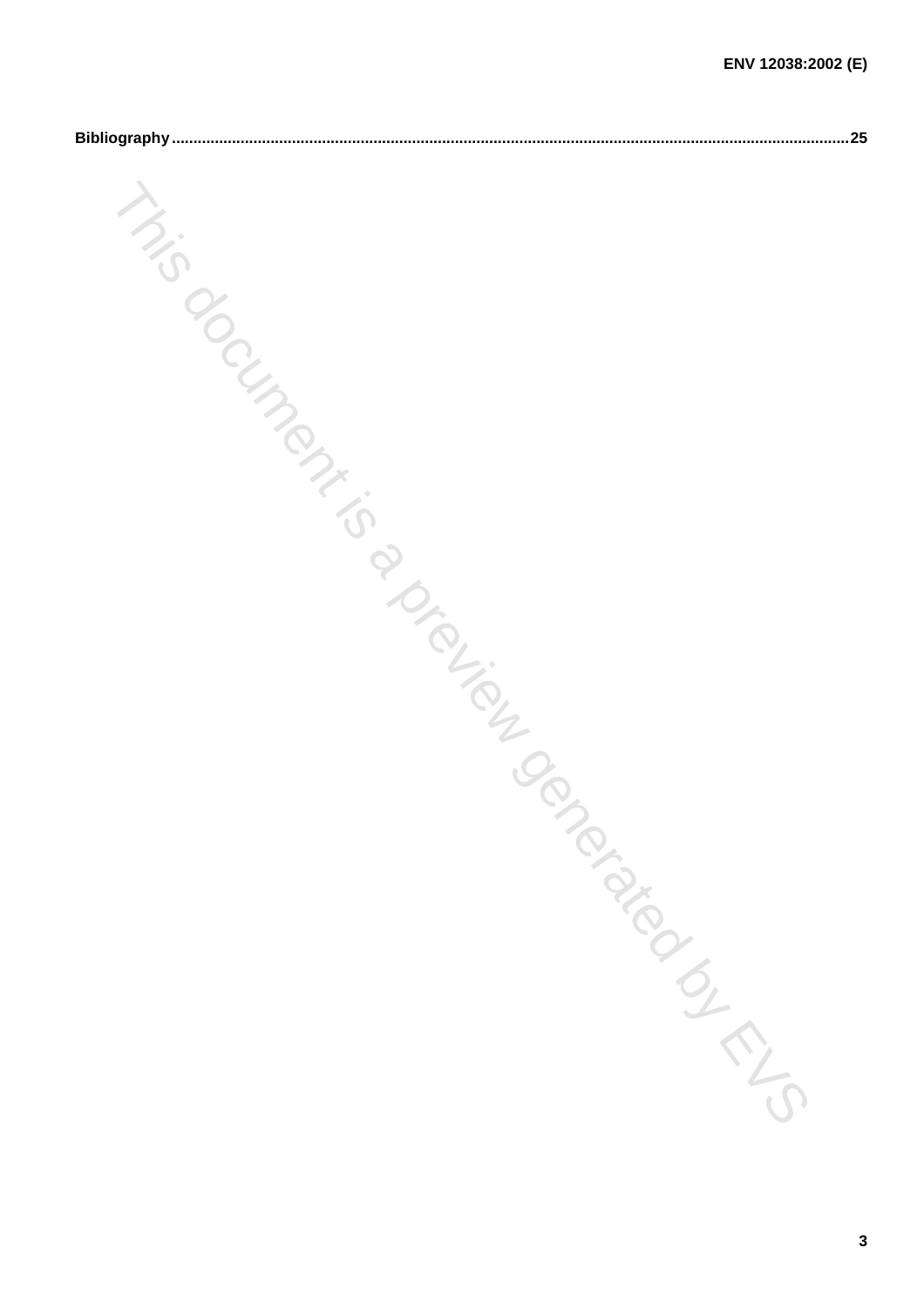## **Foreword**

This document ENV 12038:2002 has been prepared by CEN /TC 38 "Durability of wood and wood-based products", the secretariat of which is held by AFNOR.

This document supersedes ENV 12038:1996.

Annexes A, B, C and F are informative.

Annexes D and E are normative.

According to the CEN/CENELEC Internal Regulations, the national standards organizations of the following countries are bound to announce this European Prestandard: Austria, Belgium, Czech Republic, Denmark, Finland, France, Germany, Greece, Iceland, Ireland, Italy, Luxembourg, Malta, Netherlands, Norway, Portugal, Spain, Sweden, Switzerland and the United Kingdom. Trial Carience of the Contempt of Contempt is a problem of the Contempt of Contempt is a problem of the Contempt of Contempt is a problem of the Contempt of Contempt is a problem of the Contempt of Contempt is a problem of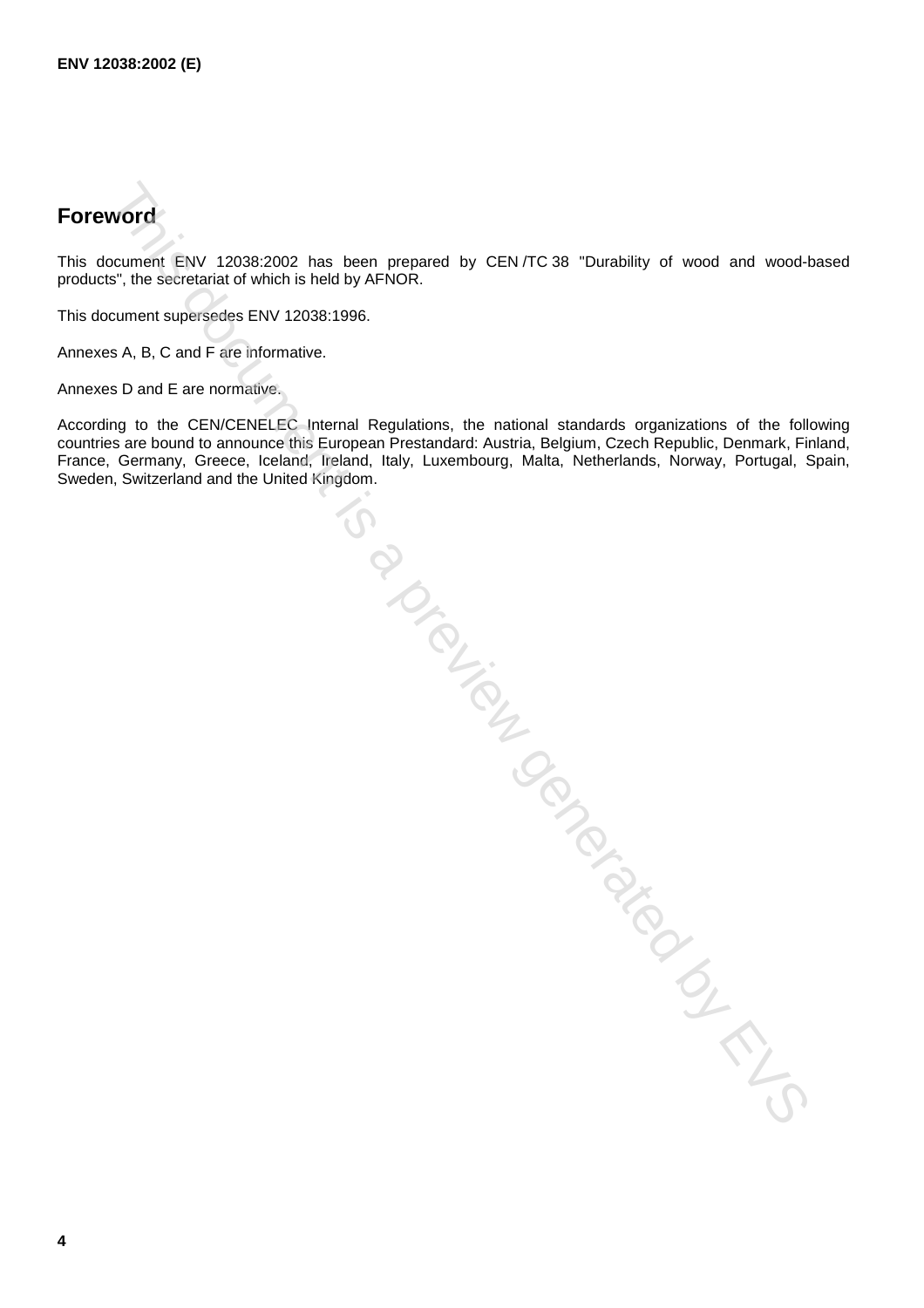## **Introduction**

This European Prestandard describes a laboratory test method in which small samples of the wood-based panel product under test are exposed to attack by a range of wood-destroying basidiomycete fungi in pure culture. The thickness of the test specimens varies, since it is dictated by the thickness of the wood-based panel product under test. In order to make comparisons of the decay resistance of wood-based panel products of different thicknesses, solid wood specimens of the same dimensions as the wood-based panel product test specimens are included. The effect of constituents giving temporary protection is avoided by testing after pre-conditioning of the cut specimens in a freely ventilated environment. The test method also includes a minimum moisture uptake requirement.

The procedures described in this prestandard method are intended to be carried out by suitably trained and/or supervised specialists. Appropriate safety precautions should be observed throughout the use of this prestandard. A Conception of the Conception of the CINE

**5**